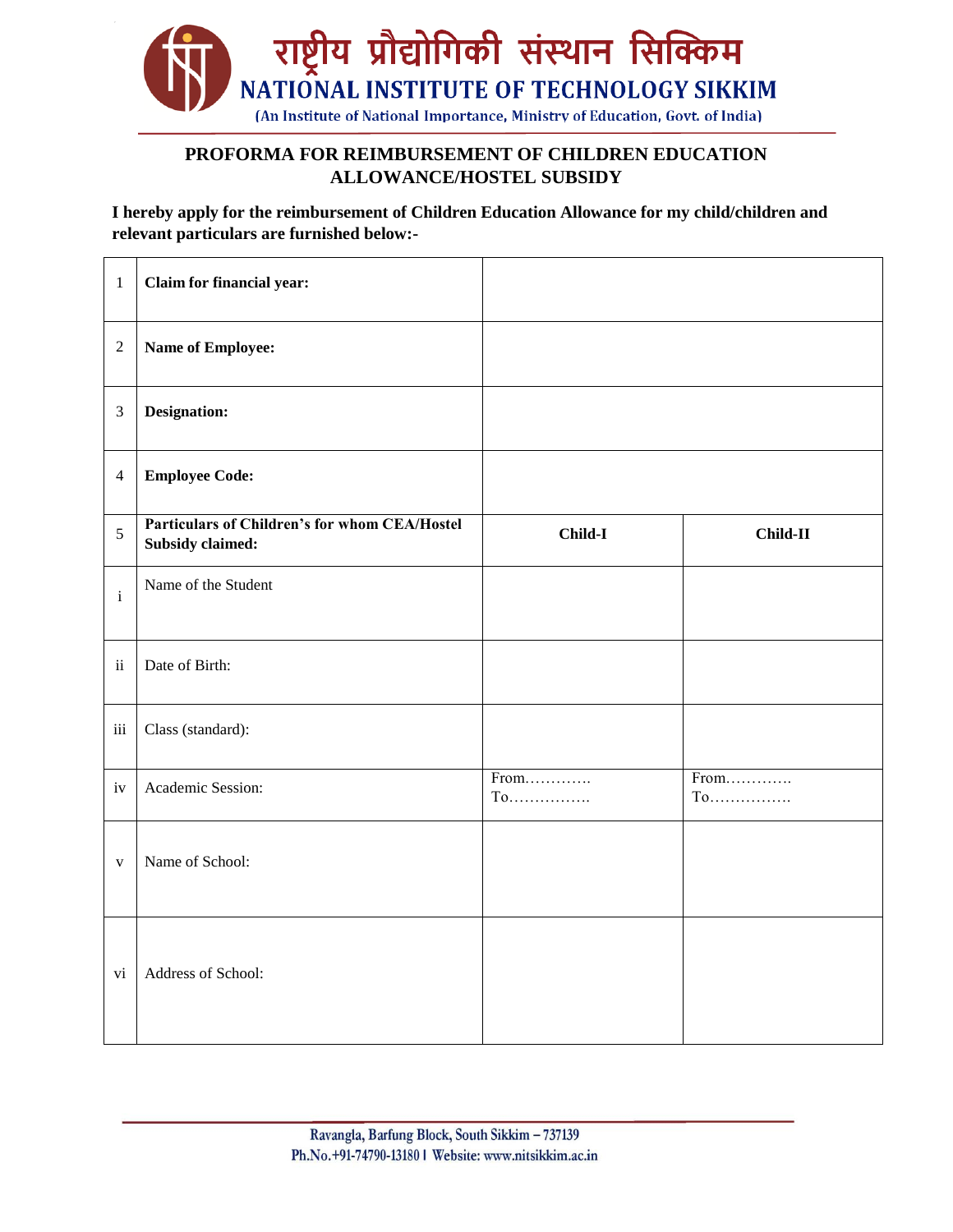## प्रौद्योगिकी संस्थान सिक्किम **NATIONAL INSTITUTE OF TECHNOLOGY SIKKIM** (An Institute of National Importance, Ministry of Education, Govt. of India)

|   | <b>Nature of Claim:</b>                                                                                                  | <b>Education Allowance</b> | <b>Education Allowance</b> |
|---|--------------------------------------------------------------------------------------------------------------------------|----------------------------|----------------------------|
| 6 | <i>i.</i> Tick whichever is applicable<br>ii. For disable child, Proof of Percentage of<br>disability should be enclosed | <b>Hostel Subsidy</b>      | <b>Hostel Subsidy</b>      |
|   |                                                                                                                          | <b>Disabled Child</b>      | <b>Disabled Child</b>      |
| 7 | <b>Amount Claimed for reimbursement:</b>                                                                                 | <b>R</b> s                 | <b>Rs</b>                  |
| 8 | Whether Certificate from School mentioning the<br>Education Allowance/ Hostel Subsidy is enclosed                        | <b>YES</b><br>NO           | <b>YES</b><br>NO           |
| 9 | Whether Spouse is government servant:                                                                                    |                            |                            |
|   | i. If yes, name of Department where S/he is<br>employed;                                                                 |                            |                            |
|   | Whether S/he is claiming the CEA from<br>ii.<br>Department concerned;                                                    |                            |                            |
|   |                                                                                                                          | <b>YES</b>                 | <b>YES</b><br>NO           |

## **Certified that:**

- My Child/Children mentioned above in respect of which reimbursement of education expenses is claimed is/are wholly depended upon me.
- Certified that reimbursement of Children Education Allowance has not been claimed in respect of the child/children by any person from any other organisation/departments other than me.
- Certified that reimbursement of Children Education expenses is claimed for my eldest two surviving children only
- Certified that my child in respect of whom reimbursement of Children Education Allowance is applied is studying in the School/Jr. College which is recognized by the Central / State Government.

The information furnished above are complete and correct and I have not suppressed any relevant information. In the event of any change in the particulars given above which affect my eligibility for reimbursement of Children Education Allowance, I undertake to intimate the same promptly and also to refund excess payments if any made. Further, I am aware that if at any stage the information/documents furnished above is found to be false, I am liable for disciplinary action.

Date:……………………

**Signature of the Employee**

Place:………………………….. **Name:**